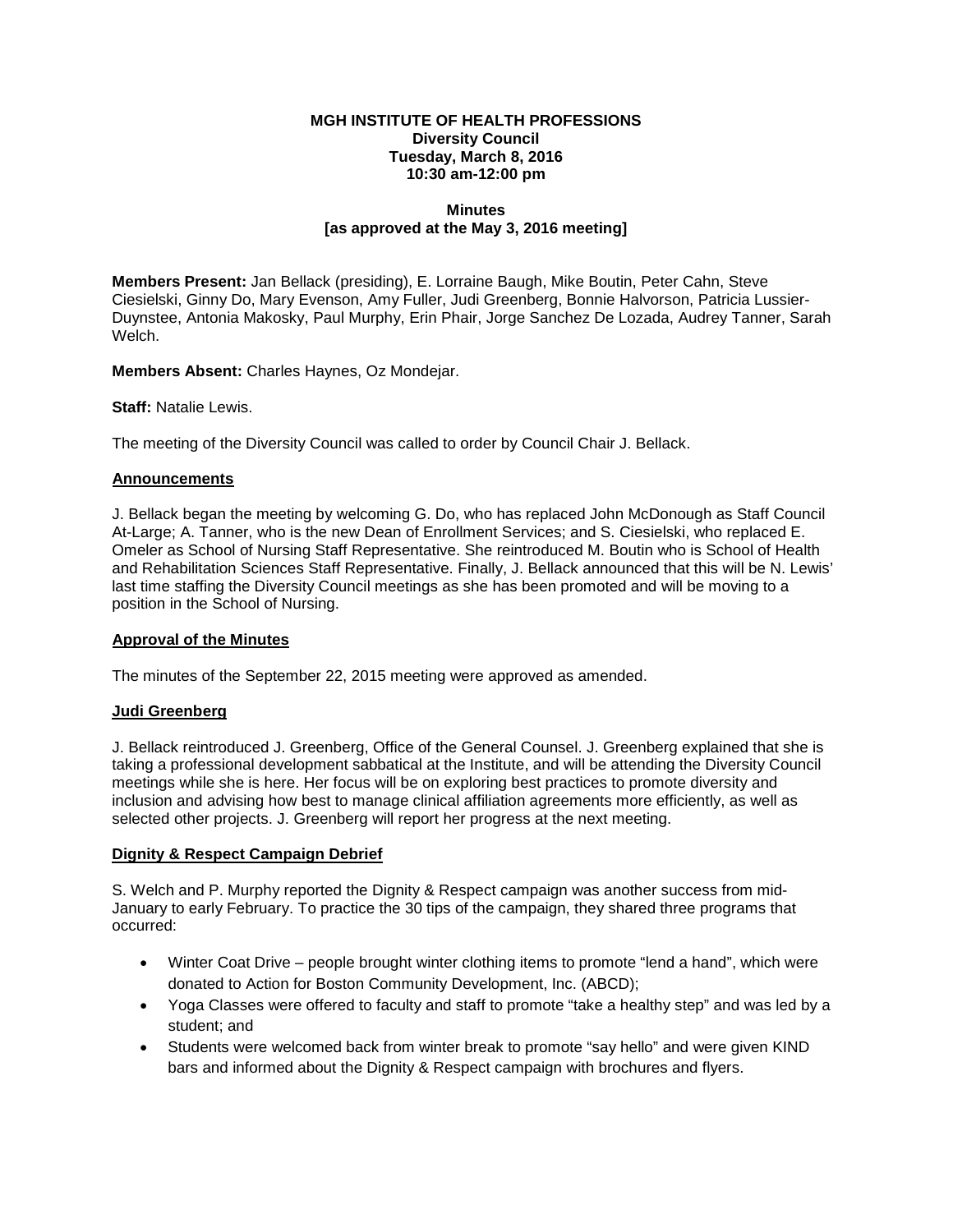S. Welch and P. Murphy debriefed on how the students and the community responded with appreciation, and the Council discussed ways they could improve the campaign.

# **Report on "Eliminating Opportunity Gaps: Promising Data-Driven Diversity and Inclusion Practices in Higher Education" Conference**

P. Cahn reported he attended a conference in November called "Eliminated Opportunity Gaps: Promising Data-Drive Diversity and Inclusion Practices in Higher Education". He shared his takeaways from the conference. The Council had a robust discussion. See [Eliminating Opportunity Gaps: Promising Data-](http://news.holycross.edu/blog/2015/10/28/holy-cross-to-host-higher-education-diversity-conference/)[Driven Diversity and Inclusion Practices in Higher Education.](http://news.holycross.edu/blog/2015/10/28/holy-cross-to-host-higher-education-diversity-conference/)

# **Perceptions of the Diversity Council**

M. Boutin reported that he has had several conversations with students, faculty, and staff, and shared that several people have asked him about the Diversity Council and its role. He received the following questions and perceptions:

- What does Diversity Council do?
- The Council either is not getting a lot done, or what the Council does is not getting out there.
- What changes were made in response to the results of the climate surveys?
- Students are not aware of what is being done.

# **Strategy Session**

The Council had a lengthy and robust discussion with the following suggestions:

- Set out suggestion boxes in student lounges, the Schools, the Office of the Provost, and the Office of the President
- Invite KinSHIP and OHANA groups to attend a Diversity Council meeting
- Make Diversity Council more known to students set up a table at the Fall Barbecue
- Post a photo of each Council member on the membership webpage
- Consider hiring a consultant who could look at ways to improve our diversity webpage and resources to make them more visible, accessible, and useful to the Institute community
- Explore how we can ensure the Institute is a welcome place for all students, faculty and staff where they feel they can share their concerns about sensitive issues and suggest improvements without fear of judgment or lack of understanding or empathy
- Offer training and support for faculty who are not comfortable taking time in class to address or respond to sensitive or uncomfortable issues/situations outside their areas of professional expertise
- Normalize "comfortable" college/learning new ideas and being exposed to differences is supposed to create discomfort which can lead to new learning, knowledge, perspective when people are helped to express, explore, challenge, and face their discomfort
- Raise awareness of and sensitivity to students' perceptions when they don't feel "safe" when they experience discomfort, or a negative or biased interaction, how they are viewed (unconscious bias) or treated differently

The meeting was adjourned at 12:11 pm.